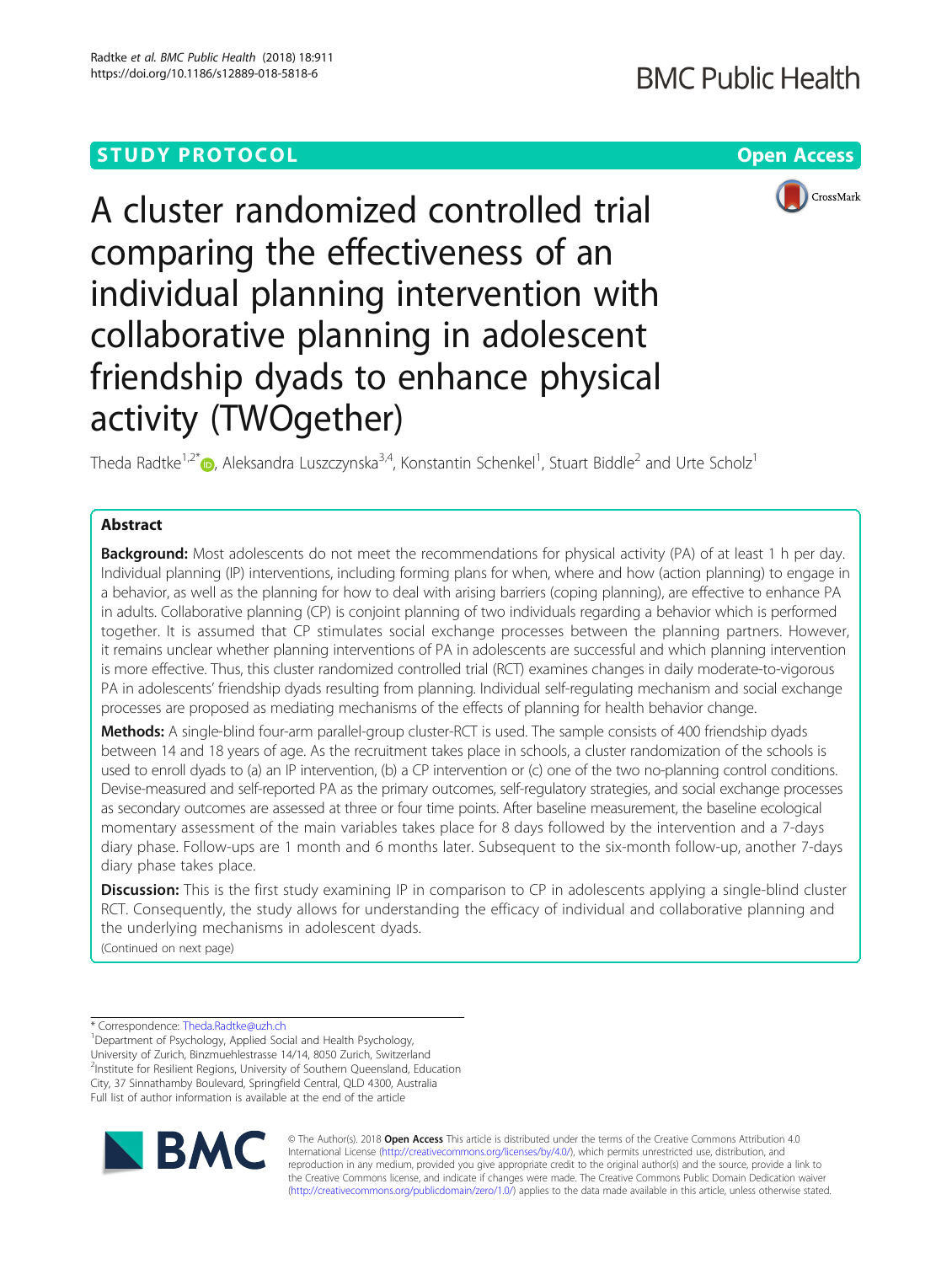#### (Continued from previous page)

Trial registration: This RCT was funded by the Swiss National Science Foundation (100019\_169781/1) and was registered on 18/06/2018 at [ClinicalTrials.gov](http://clinicaltrials.gov): [NCT03575559.](https://clinicaltrials.gov/ct2/show/NCT03575559?cond=twogether&rank=1)

Keywords: Action planning, Coping planning, Collaborative planning, Adolescents, Physical activity, Individual self-regulation strategies, Social exchange processes, Dyads, Ecological momentary assessment

## Background

#### Physical activity

Non-communicable diseases such as coronary heart disease, type 2 diabetes, or certain types of cancer are already major global challenges, and will become even more important to national health systems, including the Swiss health system [[1\]](#page-9-0). As physical inactivity has been identified as one of the main risk factors for the main non-communicable diseases as well as the fourth leading risk factor for global mortality [\[2](#page-9-0)], the promotion of physical activity (PA) in adolescents is an important goal of the National Programme of Nutrition and Physical Activity of the Swiss Federal Office of Public Health (SFOPH) [[3\]](#page-9-0).

For children and adolescents in Switzerland at least 1 h of moderate-to-vigorous physical activity (MVPA) per day is recommended [\[4\]](#page-9-0). However, studies such as the Health Behavior in School Aged Children (HBSC) have shown that only a very low percentage of adolescents (12–19% of the boys; 6–11% of the girls) living in Switzerland is moderate-to-vigorous physically active for at least 1 h per day at 7 days per week. Boys turn out to be significantly more active than girls and, consistent with other studies, the activity levels of young individuals decrease with their age e.g.,  $[1, 5]$  $[1, 5]$  $[1, 5]$  $[1, 5]$ . These data, therefore, highlight the importance of physical activity interventions for this population.

#### Planning intervention techniques

One of promising intervention strategies is planning [[6](#page-9-0)–[8\]](#page-9-0). Planning is a very simple strategy with impressive effects, as indicated by medium to large effect sizes on behavior observed across various populations and behaviors  $[6, 9-12]$  $[6, 9-12]$  $[6, 9-12]$  $[6, 9-12]$  $[6, 9-12]$  $[6, 9-12]$ . The most important planning intervention techniques are implementation intentions [[9\]](#page-9-0) and *action planning*<sup>1</sup> [[10\]](#page-9-0). According to a recent consensus paper, planning is defined as "one means to attain goals. Implementation intentions are a form of planning that specify a critical condition linked to goal-directed response." [[13\]](#page-9-0). When planning individually, a person is linking a situational cue (when/ where) to an intended behavioral response (how) by mental simulation of anticipated situations [[9\]](#page-9-0). Thus, it is aimed to perform a link between a specific cue and an intended action to translate goal intentions into behavior. An example is "If situation  $Y$  is encountered, then I will initiate the goal-directed behavior X!" In addition, planning is often complemented by coping planning (anticipation of barriers and the formation of plans how to overcome them [\[14\]](#page-9-0)). Regarding PA, two meta-analyses including more than 40 studies supported the effect of individual planning to increase PA [[15](#page-9-0), [16\]](#page-9-0).

#### Planning in children and adolescents

Recent studies indicate great promise for the effectiveness of planning in adolescents (e.g., [[17](#page-9-0)–[23\]](#page-9-0)). For example, Armitage and Sprigg [[18](#page-9-0)] showed that planning significantly increased PA compared to a control condition in eight-year-old children with low socioeconomic status. Likewise, in another study on PA in 13-to-17 olds, planning was found to be the most important predictor of adolescents' PA [\[21\]](#page-9-0). In a study by Araújo-Soares et al. [[24](#page-9-0)] adolescents in the planning intervention reported 57 min more physical activity per week at the 9-month follow-up compared to the control group. Moreover, as a result of developing concrete plans about how to deal with barriers for regular physical activity, adolescents in the intervention group showed significant improvement in coping planning than controls. Since the plans for PA were created together with all the class mates, the authors assumed that conjoint planning explains the effect of the intervention through a change of the social norm within the school classes. However, some experimental studies showed that individual planning may have very small effects on adolescents' PA [[25](#page-9-0)]. Hence it is necessary to explore if other types of planning may have stronger effects.

### Collaborative planning

To date, most research on planning focuses on individual planning. Typically, participants form individual plans on their own or by using planning sheets [\[26](#page-9-0)]. However, one promising addition to individual planning is planning in conjunction with others, namely collab-orative and dyadic planning<sup>2</sup> [\[27](#page-9-0)–[31\]](#page-10-0). Collaborative planning is defined as conjoint planning of at least two individuals when, where and how to perform a behavior together [\[29](#page-10-0)]. An example would be "If we go shopping, we will take the bicycles to get there". In contrast, dyadic planning implies creating plans together with a partner, but executing the behavior individually [[28](#page-9-0)].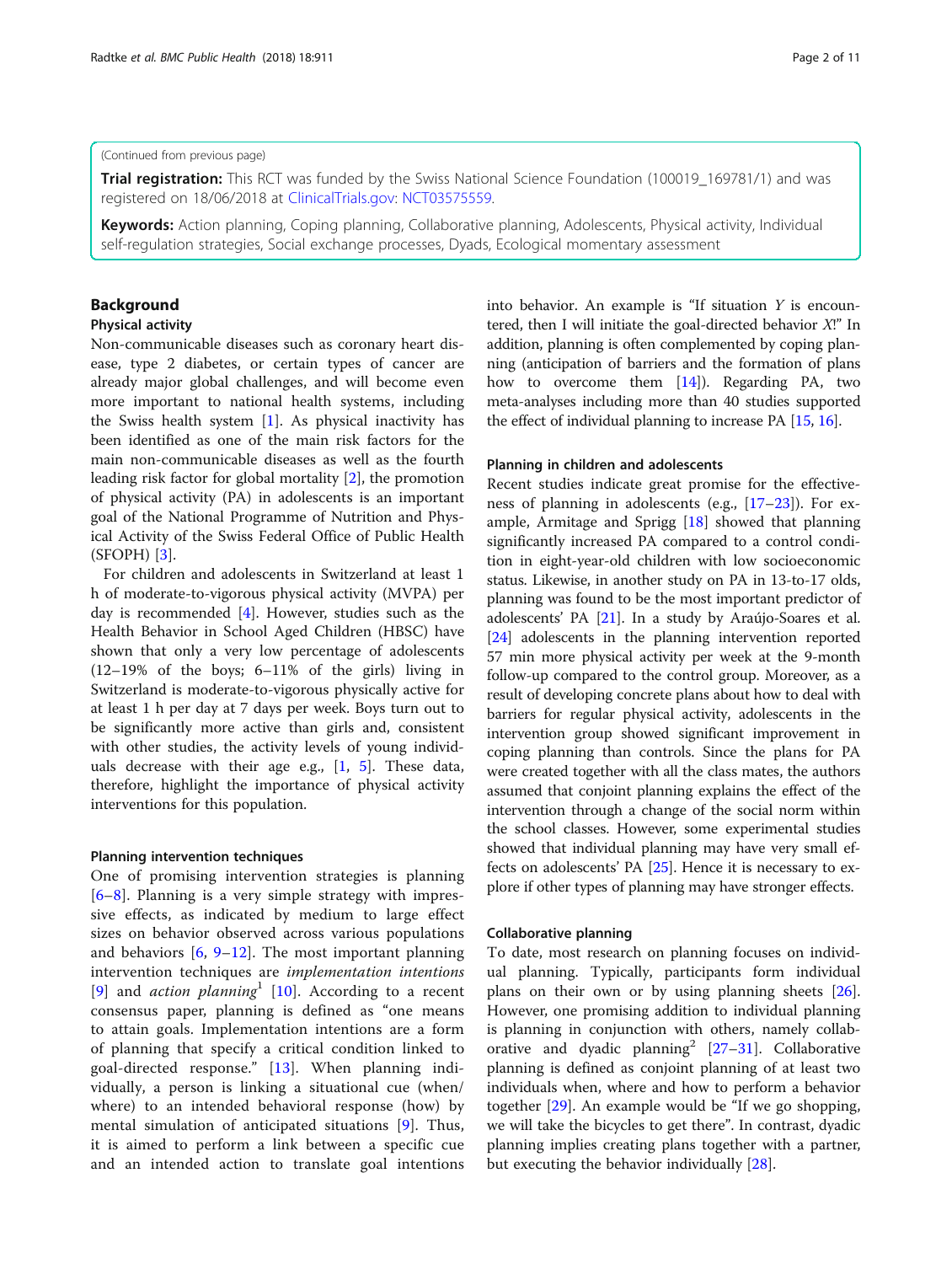So far, research is rare regarding conjoint planning even though the findings are promising for health behavior change. Moreover, an expert group reported high consensus on the need for further studies in this field [[13\]](#page-9-0). Prestwich et al. [\[30,](#page-10-0) [31](#page-10-0)] showed the effectiveness of collaborative planning in contrast to individual planning to enhance PA and to reduce body weight. As outlined by the studies investigating conjoint planning, the effects of conjoint planning were mediated by perceived social influences, such as provided and received partner support or social control [[27,](#page-9-0) [28,](#page-9-0) [32](#page-10-0)]. Furthermore, Prestwich et al. [\[29](#page-10-0)] assumed that collaborative planning is mediated by reduced forgetfulness on behavior change. Therefore, the enhanced effects of collaborative planning (as compared to individual planning) may be expected as the effects of planning interventions are limited due to memory decay and cognitive interference over time [[33\]](#page-10-0). Despite these first results, the evidence regarding the mechanism of the effects of conjoint planning is limited, especially regarding adolescents. Preliminary evidence indicates that collaborative planning may have stronger effects on PA in adolescents compared to individual planning [\[17](#page-9-0)]. In addition, a review showed that the collaborative PA engagement of an adolescent with his/her best friend is associated with higher PA intensity and an increased PA motivation [[32\]](#page-10-0). This supports the argument that the peer group may be an appropriate context in which PA interventions of collaborative planning can be applied.

### Importance of social factors on health behavior

The influence of social networks on PA in adolescence has been widely investigated e.g., [[34](#page-10-0)–[36](#page-10-0)]. Nevertheless, studies on social networks do not provide knowledge about the underlying mechanisms responsible for changes in PA. Thus, studies investigating social exchange processes as potential mechanisms are needed.

Social exchange processes are interactions between individuals influencing an individual's behavior, emotions, and cognitions. A central component of social exchange processes is social support [[37\]](#page-10-0). In general, social support can be defined as the assistance of significant others in times of need. Furthermore, several types of social support have been investigated, such as instrumental (e.g., driving the adolescent to the sport club), informational (e.g., give advice) and emotional support (e.g., give consolation) [\[37,](#page-10-0) [38\]](#page-10-0). Moreover, perceived (anticipated help in time of need) and received support (help provided within a given time period) may be distinguished. Perceived social support is regarded more as a personality trait whereas received social support is based on actual support transactions in the past [\[38](#page-10-0)].

Perceived peer support for PA in adolescents has been extensively studied, as the influence of peers and friends

becomes increasingly important due to the increased autonomy in adolescence. Results showed that peer support was related to increased PA as well as increased self-efficacy [\[34](#page-10-0)]. However, studies on peer support in adolescents have several limitations. First, most studies are cross-sectional  $[32, 34]$  $[32, 34]$  $[32, 34]$  $[32, 34]$ . Second, when peer social support is measured, commonly a total score of perceived social support is used, thereby limiting the ability to determine the unique influences of different types of social support on PA [[39\]](#page-10-0). Third, even though some studies showed that fostering social support (e.g., via buddy systems) is effective to enhance PA (albeit mainly in adults), the effects were rather small, and temporary or inconsistent e.g., [\[40\]](#page-10-0). Furthermore, there is a lack of studies examining whether peer social support is a mediating mechanism between the effect of interventions aiming to enhance social support (e.g., via buddy systems) and the PA in adolescents. Thus, several open issues remain which are addressed in this study.

To date, the experimental investigation of the mechanisms and moderators of the effects of planning on PA in young people is limited e.g., [20, 21, 23] and needs further investigation. Moreover, longer-term effects with follow-ups of more than one month e.g., [\[19\]](#page-9-0) are understudied, assessment of behavior using wearable technology is rare, and the vast majority of planning studies in adolescence have focused on individual planning only. Therefore, the consideration of all these aspects is important to identify the most promising planning intervention [\[7](#page-9-0), [13](#page-9-0)].

#### Aim

The aims of the present study are threefold. First, the effectiveness of planning moderate-to vigorous physical activity is compared against two control groups on devise-based assessment of MVPA. Beside this main aim, it is also aimed at specifically comparing the effectiveness of collaborative and individual planning for PA in adolescents. Third, this study examines the assumed underlying mechanisms of these planning interventions, social exchange as well as individual self-regulatory processes (e.g., self-efficacy). The study design allows examining micro- and macro-time changes in outcomes as well as potential mediating mechanisms using a daily diary assessment together with devise-based assessment of PA after the intervention as well as in the long-run. For the hypotheses related to these aims, please see the trial registration: [ClinicalTrials.gov](http://clinicaltrials.gov): NCT03575559.

## Methods/Design

The study is planned as a single-blind four-arm cluster-randomized controlled planning intervention with a longitudinal design with micro- and macro-time assessments (cf. Fig. [1\)](#page-3-0).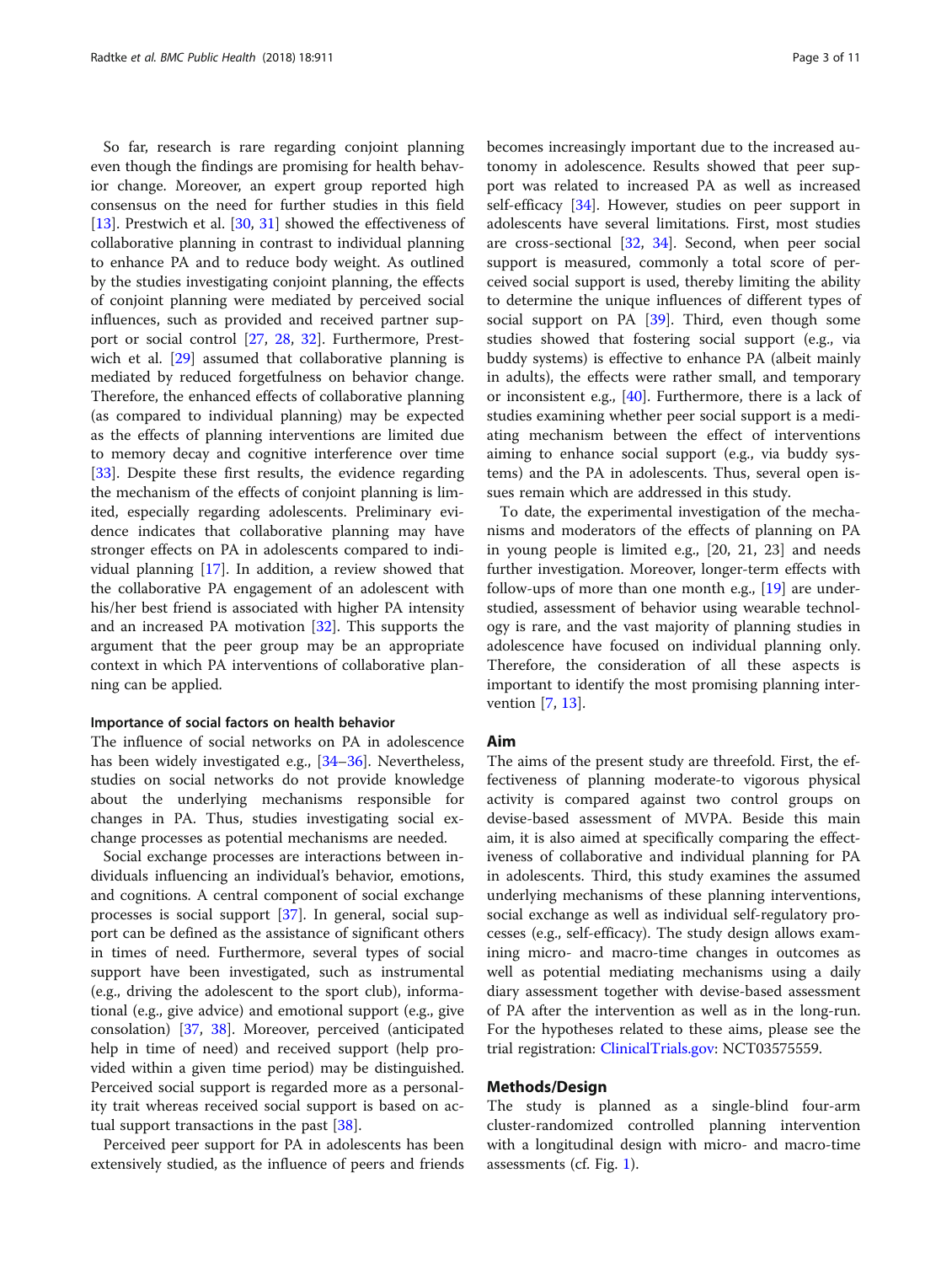<span id="page-3-0"></span>

#### Sample and recruitment strategy

Adolescents and one of their closest friends (friendship dyads) between 14 and 18 years old is recruited. Inclusion criteria for participation require a moderate to strong intention for PA as well as an actual MVPA of the adolescents which is below the recommended amount of 1 h or more per day  $[4]$ . Furthermore, the friendship dyads have to be of the same gender composition. In addition, friendship dyads which are in romantic relationship are excluded [[41\]](#page-10-0). Both adolescents also need to agree on participating in the study. In case of adolescents under 16 years of age, their parents or legal guardians provide written informed consent about the participation of their child. In order to be able to complete the daily diaries, both adolescents in the dyad need to have internet access at home or mobile internet via their smartphone. Exclusion criteria include conditions which prohibit or restrict participants from being physically active or doing exercise (e.g., asthma; according to the Physical Activity Readiness Questionnaire [[42\]](#page-10-0)), an age and sex adjusted BMI below 17 [\[43](#page-10-0)], pregnancy, a romantic relationship with the participating friend, insufficient knowledge of the German language, and participation in other research studies targeting physical activity.

Recruitment take place in public schools in the German speaking regions of Switzerland. The efficacy of this recruitment strategy was indicated by a pilot study that was conducted in January 2016. Recruitment is organized via flyer, postings in schools, and social media (e.g., Facebook groups of the schools). In addition, trained experimenters present the study during school lessons. The intervention is advertised as a study about enhancing physical activity together with a close friend using the catchphrase "TWOgether – From Sport Zero to Sport Hero". Beside the flyers and posters raising awareness about the study, a website ([https://twogetherstudy.jimdo.com/](https://twogetherstudy.jimdo.com)) can also be consulted for further information.

#### Randomization

As the recruitment takes place in public schools a cluster randomization of participants to the four study conditions is necessary to avoid communication between the students about the conditions. In addition, a school-balanced randomization is used to minimise imbalance in the group assignment regarding the school type (i.e., "Gymnasium" which is the highest school level (Level A), "Sekundarschule" which is equivalent to secondary school (Level B or C); and "Berufsschule" or vocational school where young people receive a practical and vocational training related to their job). For this reason, blocking as means of restricted randomization is used. Within a block the three participating school types are assigned to one of the four groups.

A computerized random-number generator is used for the generation of the cluster and block randomized allocation of the participants ([randomizer.org\)](http://randomizer.org). The allocation sequence is generated by a researcher who is not involved in the data collection process. In addition, the allocation to the study conditions is securely stored. A research assistant prepares sealed, numbered envelopes to ensure that group assignment remains unknown to the experimenters. Only 2 days before the intervention session (T2) the experimenters are allowed to open an envelope indicating the assignment of the dyad to the study condition to prepare the study materials in advance.

#### Procedure

## Pre-screening and baseline (T1)

Adolescents interested in the study first fill in an online pre-screening questionnaire with the inclusion and exclusion criteria. If all inclusion criteria are met, the friendship dyad is contacted by a member of the study staff (e.g., via phone/e-mail) to make an appointment for the first measurement session. In case of adolescents under 16 years of age, a written signed parental informed consent has to be collected before attending the study. For the baseline measurement (T1), friendship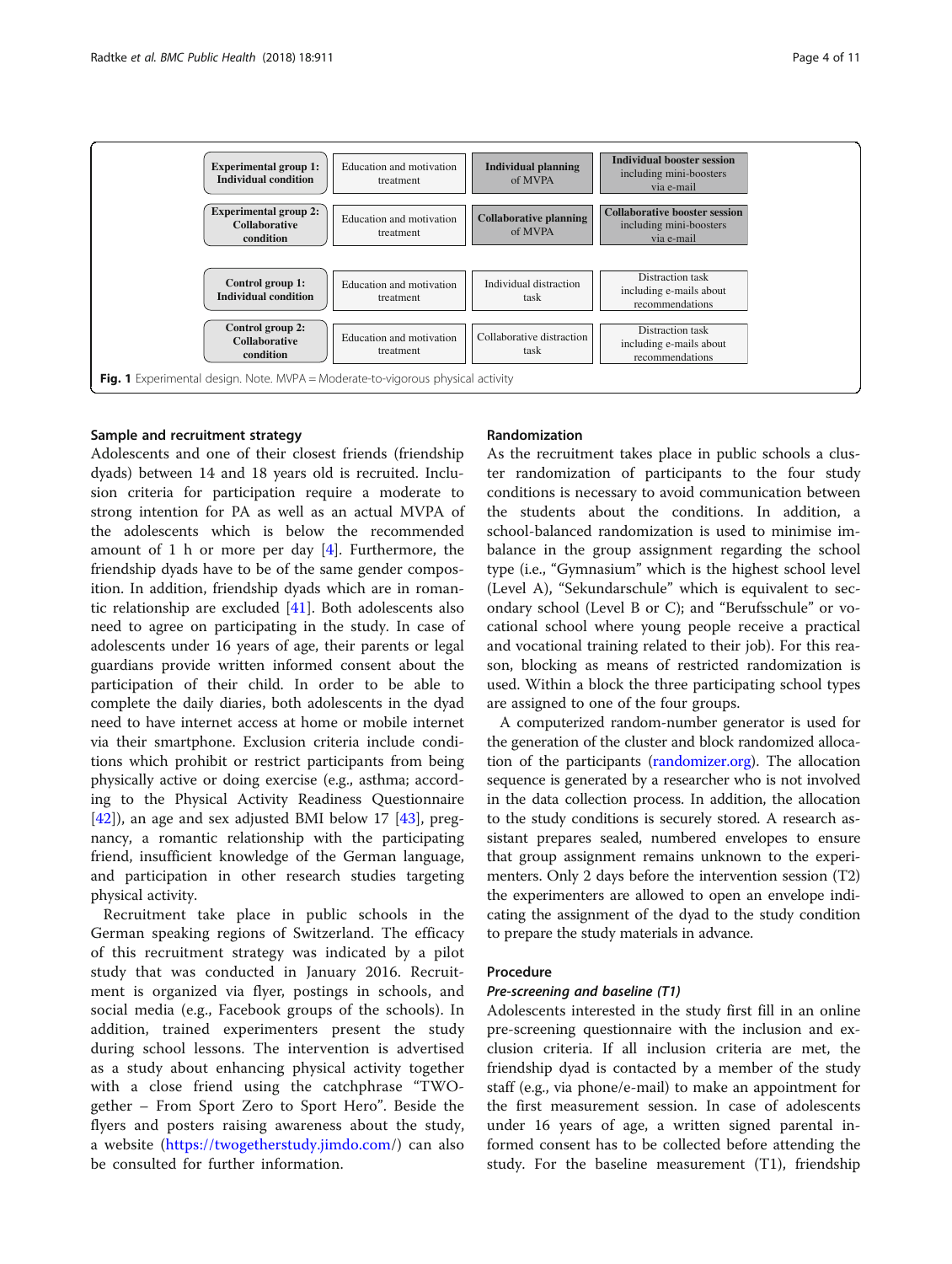dyads are invited to come to the T1 data collection at their school or to the laboratory at the University of Zurich. All dyads are informed about the study design. In detail they get information that their participation in the study is voluntary. All participants are treated in accordance with the ethical standards of the Declaration of Helsinki [[44\]](#page-10-0) that implies that the confidentiality and privacy of all participants is assured all the time (Ethics approval by the Institutional Ethics Review Board of the University of Zurich, Switzerland. Committees reference number: 2017.10.3). Participants are informed that collected data are safely stored and treated as anonymous and that personal codes are used to secure anonymity. Following this information, participants get instructions how to fill in the questionnaires regarding physical activity.

Afterwards, participants get information how to fill in the end-of-day diaries, which is sent to them via e-mail every day for the following 8 days to measure baseline daily diary data. In particular, the friendship dyads are instructed to complete the online questionnaire independently from each other; the daily diaries are to be filled in every night, 1 h before going to bed. To remind about daily diaries participants are prompted every day by automated text messages. In case of non-completion of the diaries for two consecutive days, participants are contacted additionally (e.g. via phone/ email).

After the initial instructions about the study and daily diaries, adolescents complete an online questionnaire with study relevant variables and possible confounders (see measures). In a next step, body weight, height, and body fat is measured with body weight scales and measuring rods. Finally, both adolescents of the friendship dyad are provided with an accelerometer with instructions about how to wear it and charge the battery. The accelerometer should be worn for the following 8 days. The participants do not have to wear it during sleeping hours, bathing, other water activities, or contact sports like martial arts (such missing data regarding PA can be compensated via self-reports of the daily diaries). If questions arise regarding the accelerometers or the daily diary, participants may write an email to the study staff or contact them by phone. After the 8 days of accelerometry, participants are invited for the planning intervention (T2). In addition, all dyads are instructed to not communicate with others about the intervention to avoid interference between the different conditions of the intervention.

#### Intervention procedures (T2)

During the second appointment all dyads are asked about their experience wearing the accelerometer to solve possible problems. In addition, participants return the accelerometer from the first week of wearing. Afterwards, they fill in an online questionnaire with study

relevant variables and possible confounders (see measures). At the end of the questionnaire, all participants watch a movie of the Federal Office of Public Health Switzerland of 2:30 min about the benefits of PA, the negative consequences of sedentary behavior, and the recommendation of at least 1 h of moderate to vigorous PA per day (see: [https://www.youtube.com/watch?v=ll9m0s](https://www.youtube.com/watch?v=ll9m0sx9uAI) [x9uAI;](https://www.youtube.com/watch?v=ll9m0sx9uAI) this refers to the behavior change techniques (BCT) 5.1 and 5.6  $[45]$ ). Thereafter, all participants have to answer a quiz to evaluate whether the given information about PA is recognized by the participants.

After the quiz, the experimenters deliver further education and a motivation treatment. Based on a brochure that all adolescents can take home with them, the experimenter repeats and highlight the guidelines for physical activity. In addition, the experimenter asks for barriers and benefits of physical activity the adolescents perceive (BCT 9.2). Furthermore, the experimenter mention that it is possible to set graded tasks instead of doing 1 h of PA per day in one go (BCT 8.7). Next, the experimenter explains that weight gain might be possible due to physical activity in the beginning of starting being physical active. Furthermore, the experimenter presents how the data of the accelerometer should look like according to the recommendations [\[4\]](#page-9-0). As a last part, self-efficacy as an important aspect of goal success is mentioned (BCT 15.1). The materials do not contain any planning statements.

Next the intervention follows (see Fig. [1\)](#page-3-0). Friendship dyads are cluster randomized (see above for further details) to one of the four groups: collaborative experimental planning group, individual experimental planning group, collaborative control group, or individual control group. All dyads are blinded regarding the allocation. In the planning intervention groups, adolescents are instructed to complete a planning sheet with information on how to plan to do more MVPA in their daily lives (see Additional file [1](#page-8-0) for an example) whereas the control groups work on a distraction task. All conditions are assisted by the experimenter [[7\]](#page-9-0).

Individual planning condition In this condition the adolescents complete the planning sheets on their own. Each adolescent has to develop up to three action plans (BCT 1.4) including when, where and how to be physically active cf. [\[7\]](#page-9-0). In addition, each participant should try to anticipate possible barriers for engaging in the planned behavior and plan what he or she could do to overcome these possible barriers (i.e., coping planning [[26\]](#page-9-0); BCT 1.2). Both adolescents are placed at two separate tables to omit any cooperation during the planning task. In addition, they are not allowed to speak to each other. The experimenter is in the room during the planning task.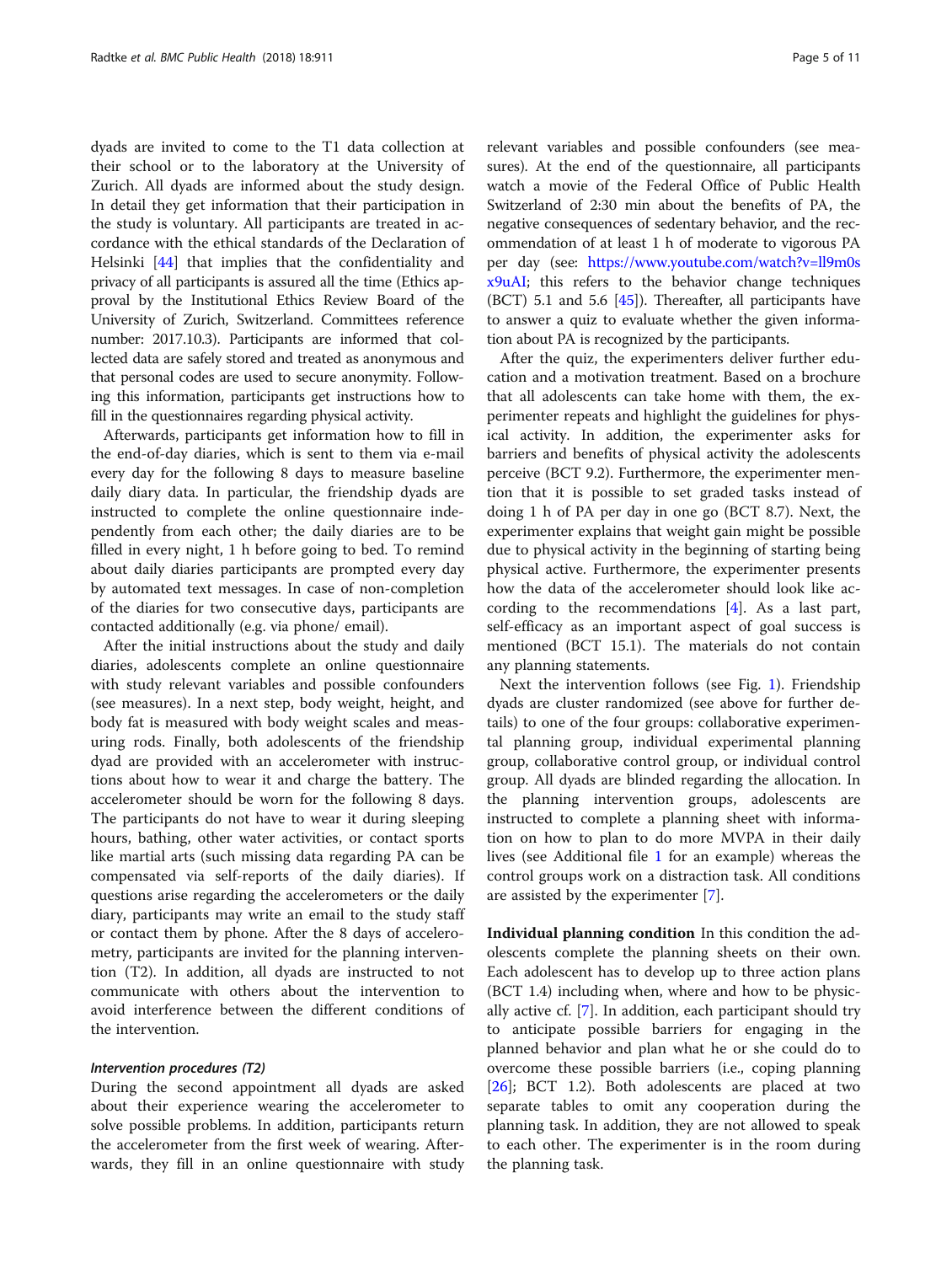Collaborative planning condition Adolescents in this condition have to plan together with their friend by discussing when, where and how both members of the dyad are physically active together. In addition, they also have to anticipate possible barriers for engaging in the planned behavior and plan what they could do together to overcome these barriers (i.e., coping planning [[26](#page-9-0)]). In line with the individual planning condition they should write down up to three action and up to three coping plans cf. [[7](#page-9-0)].

Control groups Participants of the two control groups have to interpret a short video showing scenes of different superhero movies (Spiderman and Wonder Woman). Several questions are asked about the characteristics of the two super heroes in the movie and whether these heroes are comparable. Questions have to be answered on a sheet similar to the planning sheets to also keep the time of the distraction task similar to the planning task. In the individual control condition, each participant watches the movie alone and answers all questions by him/herself. Both members of the dyad are not allowed to cooperate and speak to each other. In contrast, participants in the collaborative control condition have to cooperate on the same distraction task. Both members of the dyad watch the movie together and answer the questions conjointly. To control for effects of mere collaboration between the friends, the interaction is structured in a manner analogous to that of the collaborative planning intervention.

After the planning intervention or distraction task, adolescents are provided with an accelerometer which should be worn from the day after the intervention for the following 7 days. After the 7 days, participants return the accelerometers via mail to the University of Zurich.

## Booster session (T3)

One month after the intervention, the friendship dyads are invited to complete the first follow-up questionnaire at schools. Again, the body weight, height, and body fat is measured. In addition, a booster session cf. [\[46](#page-10-0)] of the planning intervention is provided to the participants in the experimental groups. Booster sessions are a repetition of the planning intervention of T2 and augment the long-term impact of planning over a 6-month period cf. [[19\]](#page-9-0). In addition, the friendship dyads have the opportunity to adjust their plans (e.g., due to barriers not yet included in the coping plans  $[14]$  $[14]$ ) to increase the sustainability of intervention effects. Participants of the two control groups have to rethink their definitions of a hero. Questions have to be answered on a sheet similar to the booster planning sheets.

Afterwards, the body weight, height, and body fat is measured. Next, participants get instructions on how to wear the accelerometer which should be worn from the next day on for the following 7 days. Consequently, the friendship dyads are informed to complete the online questionnaire every evening.

Mini-boosters Both experimental groups receive an e-mail to boost their action plans. These mini-boosters are delivered one, two, and three weeks after the intervention. In addition, participants receive the e-mails after one, two, three and 4 month of the booster session (T3; see Additional file [2](#page-8-0) for an example). Participants need to reply to the e-mail whether they changed their action and coping plans (referring to the plan defined at T2 or in case they revised the plan at the booster session referring to the adapted plan at T3). If yes, they should send the new plan(s) via e-mail to the experimenter. Participants of the collaborative planning condition receive a joint e-mail as mini-booster, whereas those participants of the individual planning condition receive the mini-boosters individually. Participants of the control group get an e-mail with the recommendation of at least 1 h of MVPA per day. That information is also part of the e-mail for the intervention groups.

## Follow-up (T4)

Five months later (i.e., 6 months after baseline), the friendship dyads are asked to return for a fourth time (T4) for the second follow-up. An online questionnaire with study relevant variables and possible confounders (see measures) is requested to be answered. Furthermore, the body weight, height and body fat is measured. Again participants are instructed to wear the accelerometer which should be worn from the next day on for the following 7 days. In addition, the friendship dyads are asked to complete an online questionnaire every evening. After the end of the whole study, all participants get a debriefing about the aim of the study and the four conditions.

### Incentive

In addition to the reminders via text messages (SMS) during all daily diary phases, participants are offered incentives in order to enhance adherence to the study. First, the friendship dyads get feedback of the Actigraph accelerometer results as well as 50 CHF per person as incentive at the booster session. After completion of the whole study they get an additional 75 CHF per person as a compensation for their time and effort. In addition, all dyads are entered into a prize draw for a chance to win one of at least 8 prizes worth around 2000 CHF in total (e.g., voucher for a theme park, a restaurant, or a climbing tree park). Participants of the pilot study indicated the high attractiveness of this additional incentive.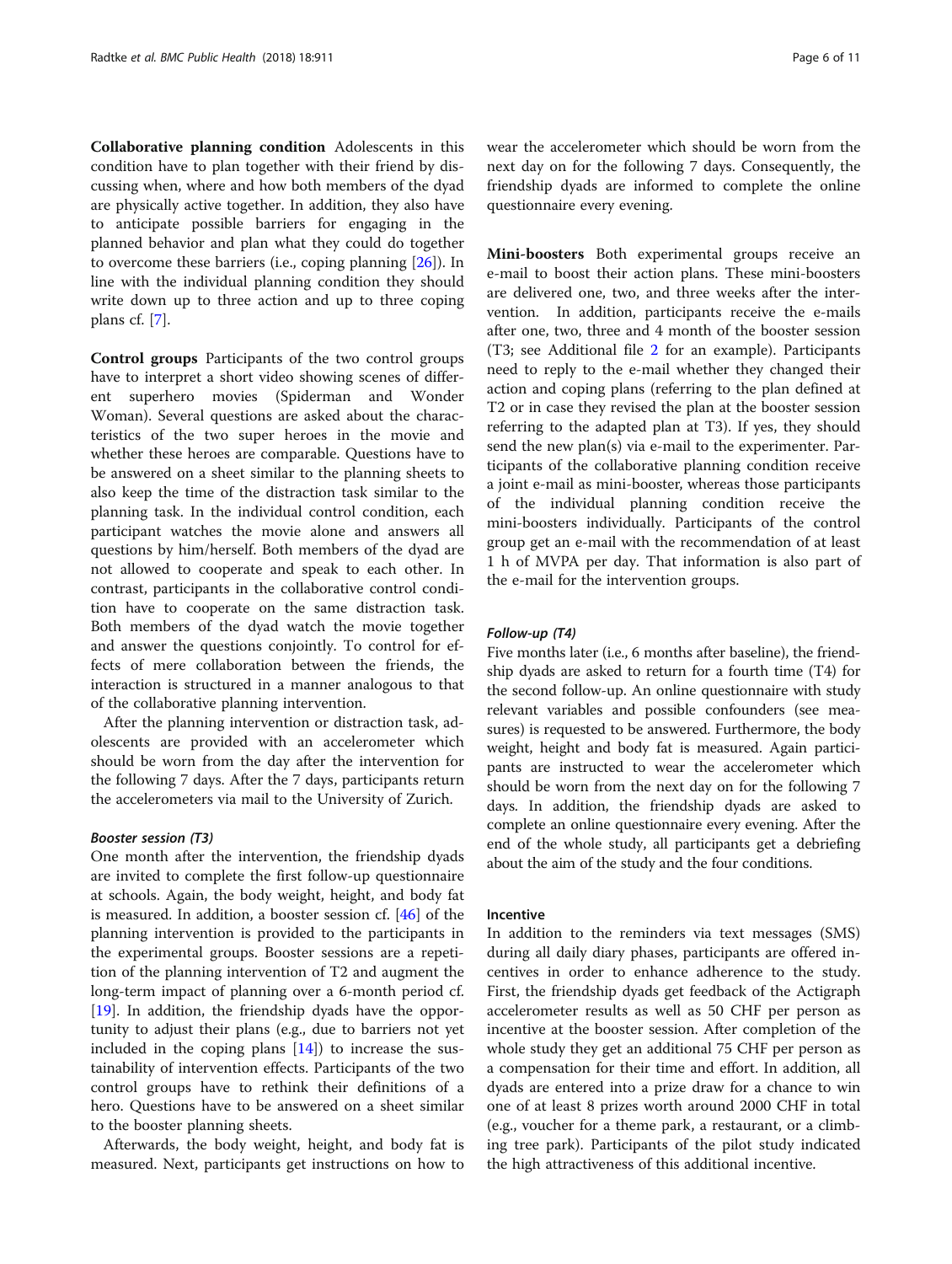## Measurements

The primary outcome is the change of MVPA measured with accelerometers. Within this study an ActiGraph wGT3X-BT is used that measures acceleration on three axes, providing a composite measure (i.e., "vector magnitude"). Every participant should wear the personalized accelerometer consistently at the right hip on the mid axillary line [\[47](#page-10-0)–[49\]](#page-10-0). In addition, body weight and height, as well as body fat, is measured with standardized scales, i.e. the OMRON BF 214 diagnostic scale to assess secondary outcomes. Further secondary outcomes are assessed via self-reports from both friends of the dyads and are described in Table 1. The main constructs as well as control variables are measured with validated questionnaires. The daily diaries include only single-item measures to keep participant burden low. All questionnaires are implemented via the online survey tool Unipark.

The main control variables include the socioeconomic status (e.g., age, family characteristics like parents' education), friendship quality and stability, time per week spent with the friend (face-to-face and online/on phone), barriers to perform MVPA, physical activity motives, positive and negative affect, and social desirability. Control variables that are unlikely to vary over time (e.g. socioeconomic status) are measured once at the baseline.

### Data collection and data quality

A team of experimenters (bachelor, master, or PhD students in Psychology or equivalent) conduct data

Table 1 Main measurements (self-reports)

collection. All experimenters are trained by the third author of the study on all aspects of data collection, including consent, and questioning techniques. Furthermore, they are supervised by the third author who monitors data collection quality, and provides on-site feedback. In addition, the third author coordinates the overall project.

### Duration of the project

Data collection for the baseline assessment starts in August 2018. Details of the implementation timeline are illustrated in Fig. [2.](#page-7-0)

#### Power analyses

The sample size was calculated by using the G\*Power program [\[50\]](#page-10-0) to secure adequate power. The needed sample size derived from the assumption of a medium effect  $(d = 0.50)$  of planning on PA as derived from previous research [[18,](#page-9-0) [19,](#page-9-0) [21\]](#page-9-0). To detect a significant difference between planning conditions and control conditions at  $p < .05$  with a power of 1- $\beta = .80, 256$  friendship-dyads are required, equally assigned to the four groups ( $n = 64$ ) per group). Moreover, drop-outs have to be taken into account. Daily-diary studies with children and adolescents report dropout rates between 15 and 56% e.g., [[19,](#page-9-0) [23](#page-9-0)]. Due to positive feedback from participants of the pilot study and increased efforts to maintain commitment to the study in participants (e.g., sending birthday and seasonal cards and via financial incentives after the third completed point of measurement) we

| Construct [References for measurement]                                    | Description                                                                                                                                                          | Included in: |    |                     |             |                   |
|---------------------------------------------------------------------------|----------------------------------------------------------------------------------------------------------------------------------------------------------------------|--------------|----|---------------------|-------------|-------------------|
|                                                                           |                                                                                                                                                                      |              |    |                     |             | T1 T2 T3 T4 Diary |
| The outcome variable, additional assessment                               |                                                                                                                                                                      |              |    |                     |             |                   |
| Physical activity [42, 65]                                                | Duration in minutes (together with the friend), intensity                                                                                                            |              |    | $X$ $X$ $X$ $X$ $X$ |             |                   |
| Mediator and control variables                                            |                                                                                                                                                                      |              |    |                     |             |                   |
| Risk perception [53, 64, 66, 67]                                          | Perceived vulnerability for one's own health                                                                                                                         | X            |    | X.                  | X X         |                   |
| Outcome expectancies [53, 64, 66, 67]                                     | Expected positive and negative consequences of both acting<br>and not acting                                                                                         | X            |    |                     | $X$ $X$ $X$ |                   |
| Self-efficacy (individual and collaborative)<br>[53, 64, 66, 67]          | Feeling of competency regarding a person's ability to overcome<br>barriers regarding PA                                                                              | X            |    |                     | $X$ $X$ $X$ |                   |
| Intention (Individual and collaborative) [53, 64, 66]                     | Intended action of PA                                                                                                                                                | $\times$     |    | X.                  | $X$ $X$     |                   |
| Action and coping planning (individual and collaborative)<br>[53, 64, 66] | Action planning pertains to the when, where, and how of intended<br>action; coping planning is the anticipation of barriers and the design<br>of alternative actions | $\times$     |    |                     | $X$ $X$ $X$ |                   |
| Action control [53, 64]                                                   | Action control includes three subfacets: awareness of intentions.<br>self-monitoring and regulatory effort                                                           | $\times$     |    |                     | $X$ $X$ $X$ |                   |
| Received social support from the friend [53, 64, 67]                      | Emotional and practical received social support regarding PA                                                                                                         |              | X. | X                   | $X$ X       |                   |
| Provided social support by the friend [53, 64, 67]                        | Emotional and practical provided social support regarding PA                                                                                                         |              | X. |                     | $X$ $X$ $X$ |                   |
| Mobilization of peer social support [53, 64, 67]                          | Activation of social support from the friend                                                                                                                         |              | X. | $X$ $X$ $X$         |             |                   |
| Characteristics of received peer social support<br>[53, 64, 67]           | Perceived quality, responsiveness, and satisfaction with social support                                                                                              |              |    | $X$ $X$ $X$ $X$     |             |                   |
| Received peer social control [68]                                         | Received social control from the friend regarding PA                                                                                                                 |              |    | X X X X             |             |                   |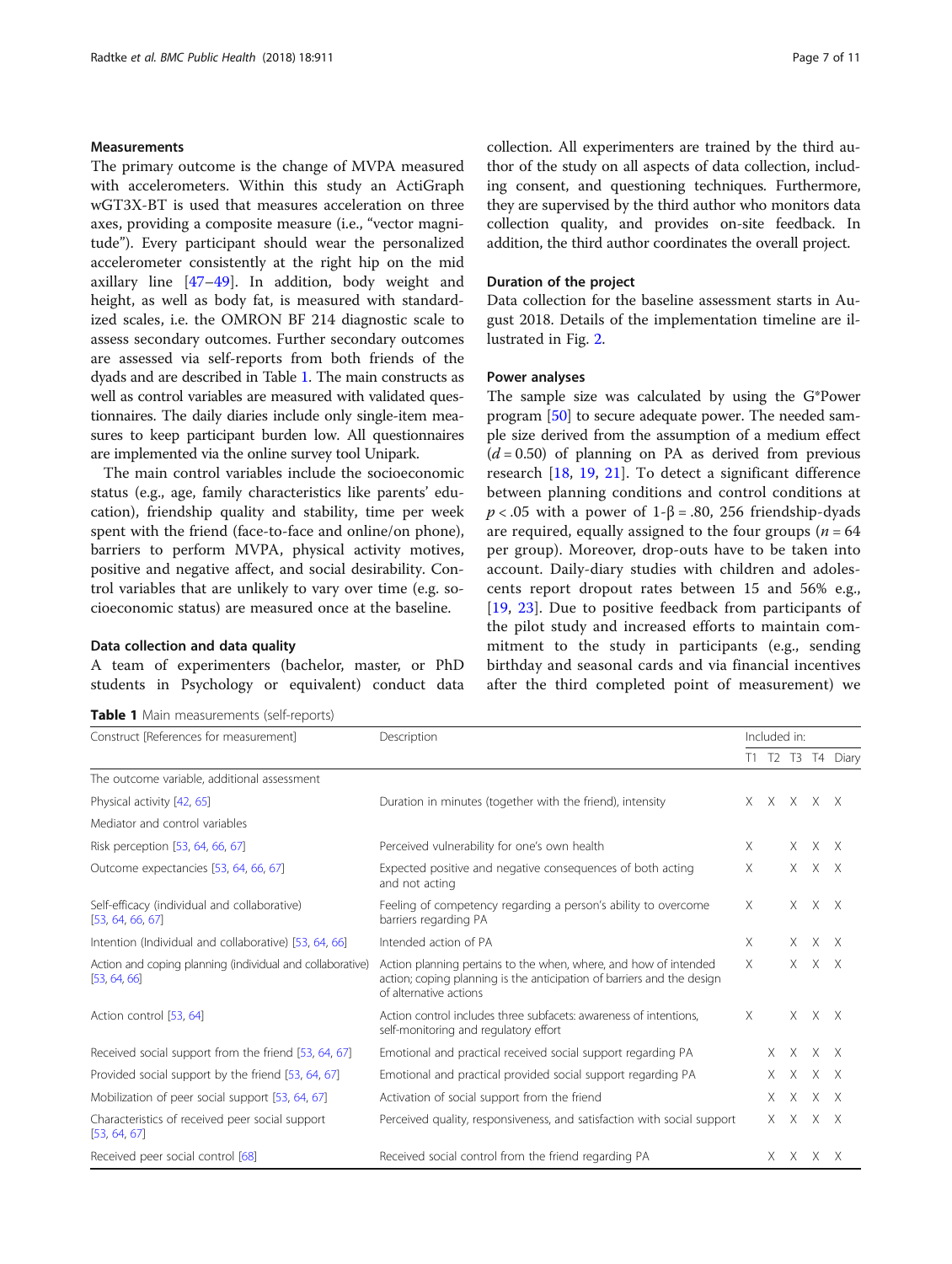<span id="page-7-0"></span>

assume a drop-out rate of 20%. Therefore, 308 dyads are required, i.e. 77 dyads per group. For the comparison between the individual planning and the collaborative planning group effect sizes of medium size were reported (e.g.,  $d = 0.44$ ,  $d = 0.49$  after one and 6 months respectively [[30](#page-10-0)]). To detect a significant difference between the two different planning conditions at  $p < .05$ with a power of  $1-\beta = .80$ , with a given effect size of 0.44, a group size of 83 per group is required, resulting in a total of 332 dyads. Including a dropout rate of 20%, 400 dyads, i.e. 100 per group, will be necessary to ensure adequate power.

Monte Carlo simulation, the recommended method to estimate the sample size for the analyses of intraindividual associations during the diary phase [\[51\]](#page-10-0) could not be conducted. This is due to the fact that detailed information on parameters from previous studies are required which are not available as this is the first study of its kind. However, this sample size fits to the requirement of Kenny, Kashy, and Cook [\[52\]](#page-10-0) to test for non-independence of dyadic data structure with continuous outcomes. The minimum required number of dyads allowing testing for consequential nonindependence (e.g., similarity of both adolescents regarding study relevant variables) is 28 friendship dyads per group.

#### Data management

All data obtained from the online survey tool Unipark are automatically stored at the online server "Questback". Afterwards, these data are saved anonymously at a secured server of the University of Zurich. The same procedure applies for all mails of the minibooster sessions. A personal code is used to secure anonymity. All contact details including names and telephone number are stored separately from the data set. Data of the personalized ActiGraph devices are coded with the same personal codes and stored in the same secured folder as the online questionnaires. Only authorized persons like author 1 and 3 have access to the data set. All data obtained during the planning sessions (i.e. planning sheets) as well as the data concerning weight, height, and body fat are stored in a locked storage. One experimenter enters the data into an SPSS data file. All entries are double checked by a second experimenter to correct possible errors during data entry.

## Data analyses

Data are analyzed by the first and third author after consultations with other authors. Accelerometer-based PA data is analyzed with the program Actilife 6.13.3 (Acti-Graph, Pensacola, FL). Data are screened separately for each participant in order to identify spurious data or monitor malfunctioning. For the present study, only days with at least 10 h of wear time are considered as valid and included into analyses [[53\]](#page-10-0). The accelerometer physical activity data are assessed at a frequency of 30 Hz and reintegrated into 60 s-epochs for data processing. Non-wear time is filtered using an automated algorithm [[54\]](#page-10-0). For the analysis, the output of acceleration counts on three axes, MVPA, energy expenditure, metabolic equivalent of task (MET), and steps are evaluated. For the cut points of acceleration and MVPA, the settings by Evenson et al. are used [\[55\]](#page-10-0). For each participant, the total minutes in MVPA per day is calculated based on the threshold by Evenson et al. [[55\]](#page-10-0). The energy expenditure is calculated according to the recommendation of Freedson and colleagues [[56\]](#page-10-0) and the MET value is assessed with the Algorithm by Freedson et al. [[57\]](#page-10-0) as it was developed for younger people.

Analyses of the hypothesized differences between the groups (see the trial registration: [ClinicalTrials.gov](http://clinicaltrials.gov): NCT03575559.) use the mean scores of accelerometer measured moderate-to-vigorous physical activity (frequency and duration) across the seven-day periods and for the dyads and compare the planning groups with the control groups. Mediator analyses for the intervention effects are done by means of regression analyses [\[58](#page-10-0)]. To analyze intervention effects at the between- and within-person level on a daily basis multilevel modelling is used [[59\]](#page-10-0). Data analyses of the daily diary data in indistinguishable dyads are conducted using structural equation modelling with equality constraints as suggested by Olsen & Kenny [[60\]](#page-10-0).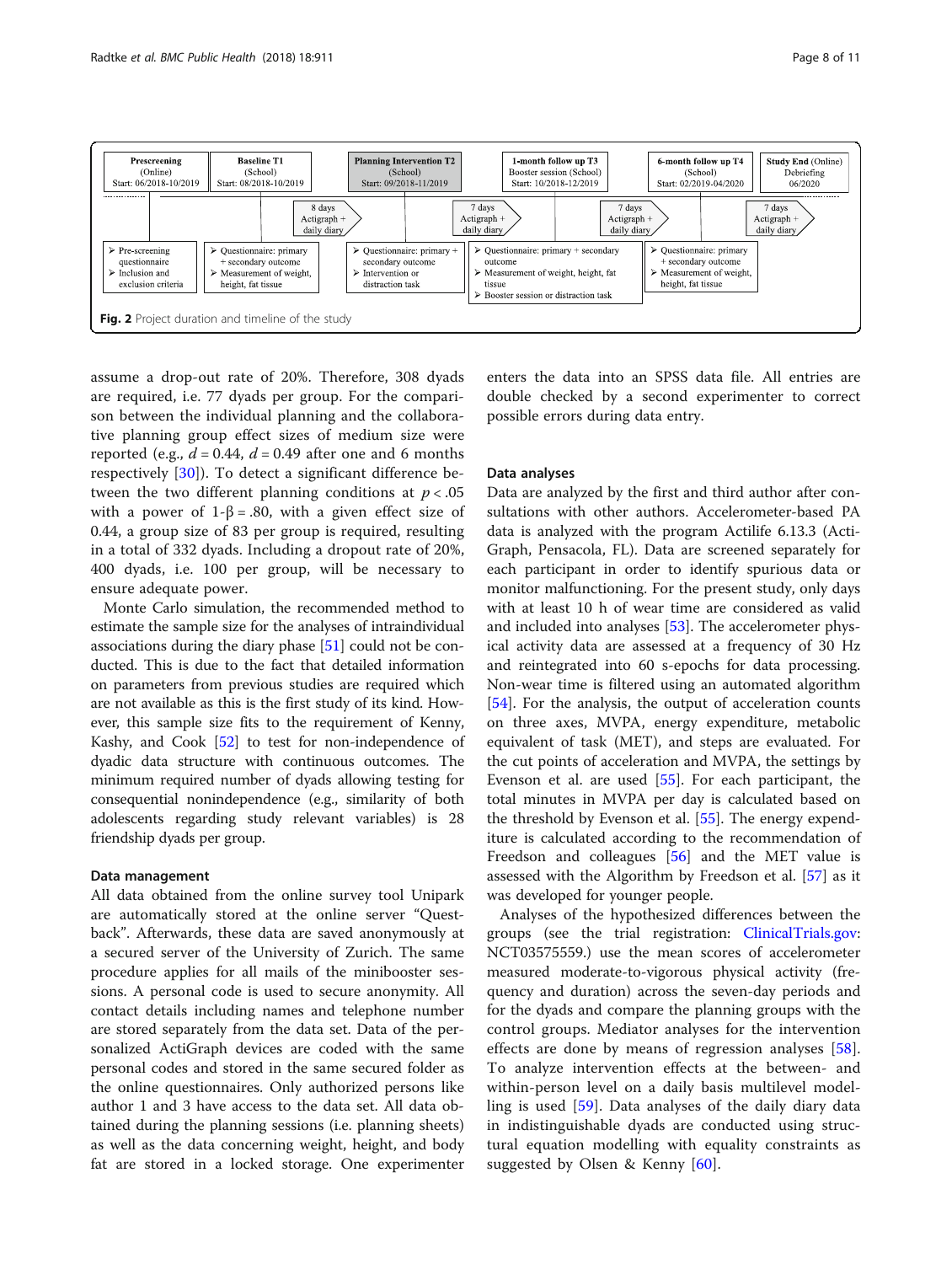#### <span id="page-8-0"></span>Dissemination plan

All findings are presented in international scientific conferences, and submitted for peer-reviewed international publication.

## **Discussion**

The study offers an essential step for understanding the effectiveness of two planning interventions and their underlying mechanisms in adolescent friendship dyads. By investigating a planning intervention of PA with daily diaries, long-term follow-ups and devise-based measurement of MVPA, the study significantly contributes to our knowledge on planning interventions in adolescents. In addition, this project makes an important contribution to a previously neglected research area by comparing collaborative planning with individual planning in adolescents. In doing so, this project is of great theoretical and practical significance. From a theoretical perspective, the findings provide an insight into the effectiveness of individual and collaborative planning and their underlying mechanisms in everyday life as well as during longer-term follow-ups while applying state of the art measurements of PA. Moreover, investigating potential differences in the effects of individual and collaborative planning substantially further our knowledge on the most effective planning intervention for adolescents. Thus, it is possible to draw conclusions for practical interventions for adolescents who are in need of preventive or treatment actions, improving their PA and reducing sedentary behaviors. Recommendations can be given as to whether or not planning facilitates the engagement of MVPA in adolescents and which planning intervention might be the most promising one to follow.

Nevertheless, there are some additional critical points regarding the study protocol. One is that the individual and collaborative planning interventions comprises several components, i.e. the education and general motivational treatment in addition to the planning intervention. However, this is in line with other planning interventions e.g., [\[61](#page-10-0)] to secure that differences in knowledge or motivation do not interfere with the intervention itself. Another potential limiting factor regarding the investigation of the effect of the planning intervention might be the possible confounding effect of the assessment of the self-reported PA on a daily basis. The instruction to all individuals to report all incidents of moderate-to-vigorous physical activity via daily diaries is likely to also trigger self-monitoring, which is known to be an effective strategy to change behaviour [\[62](#page-10-0)]. Furthermore, all individuals get feedback about the Actigraph results at the booster session and the last time point of measurement. Even though all participants just get a graphical representation of the results without any statement, whether they reached the recommended amount of PA of 1 h per day (BCT 2.2), this might affect their behavior. In line with this, the measurement of body weight and fat is also not blind which means that participants get a feedback about their weight (BCT 2.2). It also has to be mentioned that the use of accelerometers, although blinded to participants, might contribute to mere measurement effects. It is possible that the wearing of accelerometers prompts participants to increase physical activity already at baseline even though they are instructed to behave as usual cf. [[61](#page-10-0)].

Another important point regarding the present study concerns the successful recruitment of friendship dyads meeting all the inclusion criteria. The recruitment and the data collection of 400 dyads is demanding, but realizable compared with other studies which investi-gated dyads with more restrictive inclusion criteria [\[63](#page-10-0)]. Moreover, in our pilot study, 20 dyads were recruited in less than 1 month (January 2016). The pilot study included a 7 days diary phase and a follow-up. Although the full design for the proposed project is much more demanding, experience from our pilot study indicates that recruitment of large numbers of friendship dyads via schools is feasible. However, the difficulties with the recruitment of dyads needs to be kept in mind when evaluating the sample size of studies including dyads. In line with Scholz & Berli [\[64](#page-10-0)] we therefore assume a position where the primary focus is on effect sizes, not on significance testing. Despite these challenges outlined above, this study has a potential to substantially further our knowledge with regard to planning interventions in adolescents.

## **Endnotes**

<sup>1</sup>In the current paper both terms are used interchangeable as done by many researchers. However, slight differences, based on their origin, exist in the definition of both strategies. For a detailed description of the differences see [[7\]](#page-9-0). Overall, it is proposed that action planning is a good planning intervention to reach a broader and more complex set of behavioral responses, e.g., like an increase in PA. <sup>2</sup>

 $2$ The term conjoint planning is used to comprise collaborative and dyadic planning.

## Additional files

[Additional file 1:](https://doi.org/10.1186/s12889-018-5818-6) Example of the planning sheet. (DOCX 59 kb). [Additional file 2:](https://doi.org/10.1186/s12889-018-5818-6) Example of the mini booster. (DOCX 49 kb).

#### Abbreviations

CP: Collaborative planning; IP: Individual planning; MVPA: Moderate-tovigorous PA; PA: Physical activity; RCT: Randomized control trial

#### Acknowledgements

We thank all our participants from the pilot study.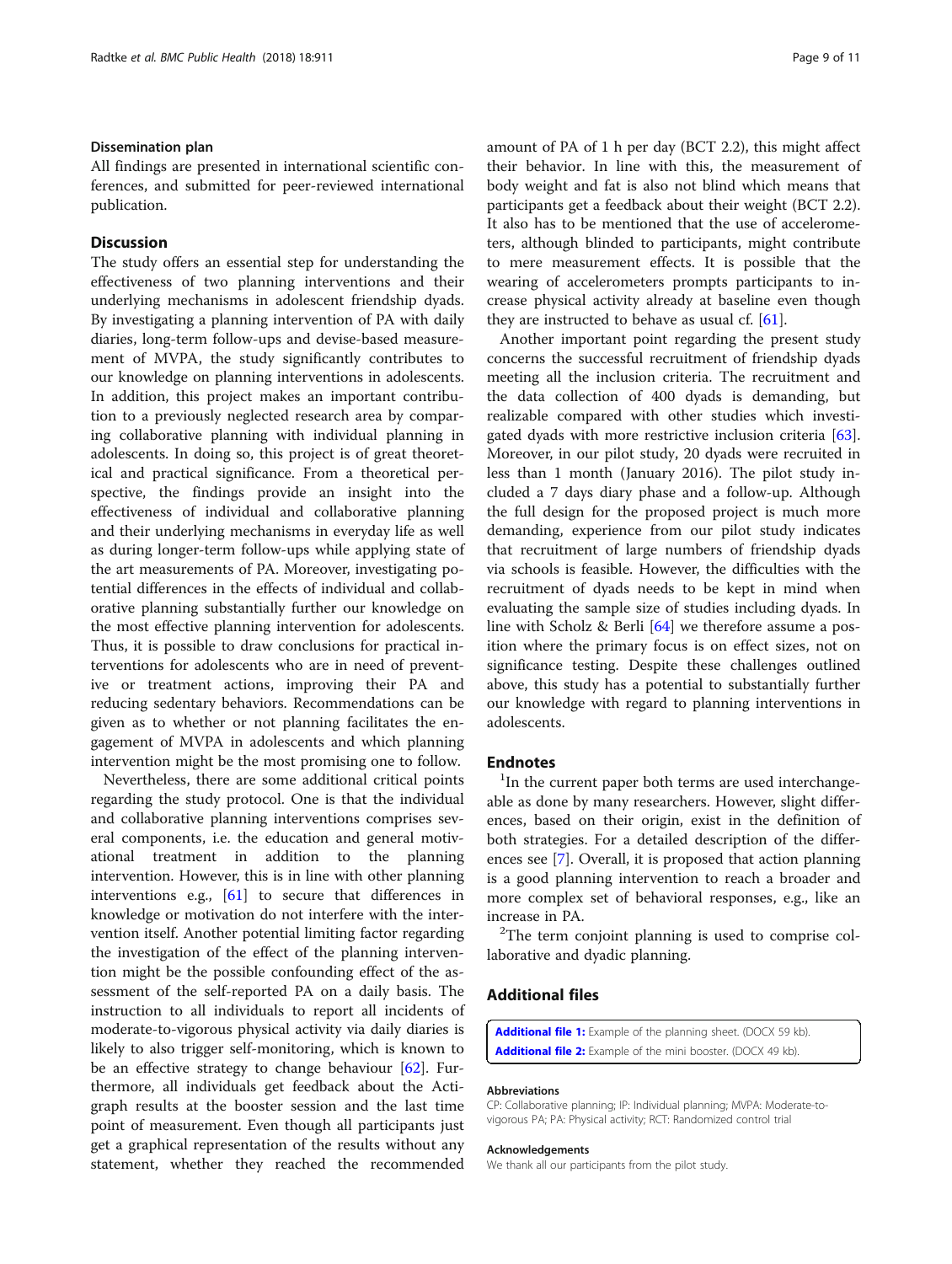#### <span id="page-9-0"></span>Funding

This cluster randomized control trial including data collection, data analyses and publication of data as well as the third author were funded by the Swiss National Science Foundation (SNSF). Grant number: 100019\_169781/1. In addition, the first author was funded by the SNSF Grant number: IZSEZ0 180220. The second author was supported by grant number 2014/15/B/HS6/ 00923 from the National Science Center, Poland.

#### Availability of data and materials

Not applicable for datasets. Materials like the questionnaires are available upon request to the first author.

#### Authors' contributions

TR, AL, and US contributed in generating the ideas for the study. In addition, TR and US wrote the grant proposal. TR, AL, KS, SB, and US made substantial contributions to conception and design of the study as well as the study protocol. TR and KS also implemented the study. TR prepared the first draft of the manuscript. TR, AL, KS, SB, and US contributed in reviewing, revising and finalizing the study protocol. All authors critically revised the first draft for content and contributed to the final draft. All authors read and approved the final manuscript.

#### Ethics approval and consent to participate

The study was approved by the Institutional Ethics Review Board of the University of Zurich, Switzerland. Committees reference number: 2017.10.3. A permission to conduct the study in public schools was also granted by the cantonal education offices (Zurich). All participants need to give a written informed consent to participate in the study.

#### Consent for publication

Not applicable.

#### Competing interests

The authors declare that they have no competing interests.

#### Publisher's Note

Springer Nature remains neutral with regard to jurisdictional claims in published maps and institutional affiliations.

#### Author details

<sup>1</sup>Department of Psychology, Applied Social and Health Psychology, University of Zurich, Binzmuehlestrasse 14/14, 8050 Zurich, Switzerland. <sup>2</sup>Institute for Resilient Regions, University of Southern Queensland, Education City, 37 Sinnathamby Boulevard, Springfield Central, QLD 4300, Australia. <sup>3</sup>SWPS University of Social Sciences and Humanities, 30b Ostrowskiego Street, PL-53-238 Wroclaw, Poland. <sup>4</sup>Trauma, Health, & Hazards Center, University of Colorado at Colorado Springs, 1420 Austin Bluffs Pkwy, Colorado Springs, CO 80918, USA.

#### Received: 3 July 2018 Accepted: 10 July 2018 Published online: 24 July 2018

#### References

- Stamm H, Fischer A, Wiegand M, Lamprecht M. Indikatorensammlung zum Monitoring-System Ernährung und Bewegung (MOSEB) im Rahmen des Nationalen Programms Ernährung und Bewegung (NPEB). Bern: Bundesamt für Gesundheit; 2014.
- 2. WHO. Global health risks: Mortality and burden of disease attributable to selected major risks. Genf: WHO; 2009.
- 3. Swiss Federal Office of Public Health (SFOPH). Nationale Präventionsprogramme. Nationales Programm Ernährung und Bewegung. Bericht für die Jahre 2008–2012. Bern: BAG; 2013.
- 4. Bundesamt für Sport (BASPO). Gesundheitswirksame Bewegung bei Kindern und Jugendlichen Empfehlungen für die Schweiz. Magglingen: BASPO; 2013.
- 5. Bringolf-Isler B, Braun-Fahrländer C, Mäder U. Bewegungsverhalten im Alltag. Kinder und Umwelt. Forschungsbericht zuhanden der Eidgenössischen Sportkommission. Basel: Institut für Sozial- und Präventivmedizin Basel; 2008.
- 6. Gollwitzer P, Sheeran P. Implementation intentions and goal achievement: a meta-analysis of effects and processes. Adv Exp Soc Psychol. 2006;38:69–119. [https://doi.org/10.1016/S0065-2601\(06\)38002-1.](https://doi.org/10.1016/S0065-2601(06)38002-1)
- 7. Hagger M, Luszczynska A. Implementation intention and action planning interventions in health contexts: state of the research and proposals for the way forward. Appl Psychol Health Well Being. 2014;6(1):1–47. [https://doi.](https://doi.org/10.1111/aphw.12017) [org/10.1111/aphw.12017](https://doi.org/10.1111/aphw.12017).
- 8. Michie S, Abraham C, Whittington C, McAteer J, Gupta S. Effective techniques in healthy eating and physical activity interventions: a meta-regression. Health Psychol. 2009; <https://doi.org/10.1037/a0016136>.
- 9. Gollwitzer P. Implementation intentions: strong effects of simple plans. Am Psychol. 1999;54(7):493. <https://doi.org/10.1037/0003-066X.54.7.493>.
- 10. Leventhal H, Singer R, Jones S. Effects of fear and specificity of recommendation upon attitudes and behavior. J Pers Soc Psychol. 1965;34:20–9.
- 11. Scholz U, Knoll N, Sniehotta F, Schwarzer R. Physical activity and depressive symptoms in cardiac rehabilitation: long-term effects of a self-management intervention. Soc Sci Med. 2006;62(12):3109–20. [https://doi.org/10.1016/j.](https://doi.org/10.1016/j.socscimed.2005.11.035) [socscimed.2005.11.035.](https://doi.org/10.1016/j.socscimed.2005.11.035)
- 12. Schwarzer R. Social-cognitive factors in changing health-related behavior. Curr Dir Psychol Sci. 2001;10:47–51.
- 13. Hagger M, Luszczynska A, de Wit J, Benyamini Y, Burkert S, Chamberland P, et al. Implementation intention and planning interventions in health psychology: recommendations from the synergy expert group for research and practice. Psychol Health. 2016;31(7):814–39. [https://doi.org/10.1080/](https://doi.org/10.1080/08870446.2016.1146719) [08870446.2016.1146719.](https://doi.org/10.1080/08870446.2016.1146719)
- 14. Sniehotta F, Schwarzer R, Scholz U, Schüz B. Action planning and coping planning for long-term lifestyle change: theory and assessment. Eur J Soc Psychol. 2005;35(4):565–76. <https://doi.org/10.1002/ejsp.258>.
- 15. Bélanger-Gravel A, Godin G, Amireault S. A meta-analytic review of the effect of implementation intentions on physical activity. Health Psychol Rev. 2011; [https://doi.org/10.1080/17437199.2011.560095.](https://doi.org/10.1080/17437199.2011.560095)
- 16. Carraro N, Gaudreau P. Spontaneous and experimentally induced action planning and coping planning for physical activity: a meta-analysis. Psychol Sport Exerc. 2013; <https://doi.org/10.1016/j.psychsport.2012.10.004>.
- 17. Araújo-Soares V, McIntyre T, Sniehotta F. Predicting changes in physical activity among adolescents: the role of self-efficacy, intention, action planning and coping planning. Health Educ Res. 2009; [https://doi.org/10.1093/her/cyn005.](https://doi.org/10.1093/her/cyn005)
- 18. Armitage C, Sprigg C. The roles of behavioral and implementations intentions in changing physical activity in young children with low socioeconomic status. J Sport Exerc Psychol. 2010; <https://doi.org/10.1123/jsep.32.3.359>.
- 19. Conner M, Higgins A. Long-term effects of implementation intentions on prevention of smoking uptake among adolescents: a cluster randomized controlled trial. Health Psychol. 2010; <https://doi.org/10.1037/a0020317>.
- 20. De Vries H, Mesters I, Riet J, Willems K, Reubsaet A. Motives of Belgian adolescents for using sunscreen: the role of action plans. Cancer Epidemiol Biomark Prev. 2006; [https://doi.org/10.1158/1055-9965.EPI-05-0877.](https://doi.org/10.1158/1055-9965.EPI-05-0877)
- 21. Dombrowski S, Luszczynska A. The interplay between conscious and automatic self-regulation and adolescents' physical activity: the role of planning, intentions, and lack of awareness. Appl Psychol. 2009;58:257–73.
- 22. Gratton L, Povey R, Clark-Carter D. Promoting children's fruit and vegetable consumption: Interventions using the theory of planned behaviour as a framework. Br J Health Psychol. 2007; <https://doi.org/10.1348/135910706X171504>.
- 23. Luszczynska A, Cao D, Mallach N, Pietron K, Mazurkiewicz M, Schwarzer R. Intentions, planning, and self-efficacy predict physical activity in Chinese and polish adolescents: two moderated mediation analyses. Int J Clin Health Psychol. 2010;10:265–78.
- 24. Araújo-Soares V, McIntyre T, MacLennan G, Sniehotta F. Development and exploratory cluster-randomised opportunistic trial of a theory-based intervention to enhance physical activity amongst adolescents. Psychol Health. 2009; [https://doi.org/10.1080/08870440802040707.](https://doi.org/10.1080/08870440802040707)
- 25. Luszczynska A, Hagger MS, Banik A, Horodyska K, Knoll N, Scholz U. Selfefficacy, planning, or a combination of both? A longitudinal experimental study comparing effects of three interventions on adolescents' body fat. PLoS One. 2016; [https://doi.org/10.1371/journal.pone.0159125.](https://doi.org/10.1371/journal.pone.0159125)
- 26. Sniehotta F, Scholz U, Schwarzer R. Action plans and coping plans for physical exercise: a longitudinal intervention study in cardiac rehabilitation. Br J Health Psychol. 2006; <https://doi.org/10.1348/135910705X43804>.
- 27. Burkert S, Knoll N, Luszczynska A, Gralla O. The interplay of dyadic and individual planning of pelvic-floor exercise in prostate-cancer patients following radical prostatectomy. J Beh Med. 2012; [https://doi.org/10.1007/](https://doi.org/10.1007/s10865-012-9416-2) [s10865-012-9416-2.](https://doi.org/10.1007/s10865-012-9416-2)
- 28. Burkert S, Scholz U, Gralla O, Knoll N. Dyadic planning of health behavior change after prostatectomy: a randomized-controlled planning intervention. Soc Sci Med. 2011; <https://doi.org/10.1016/j.socscimed.2011.06.016> .